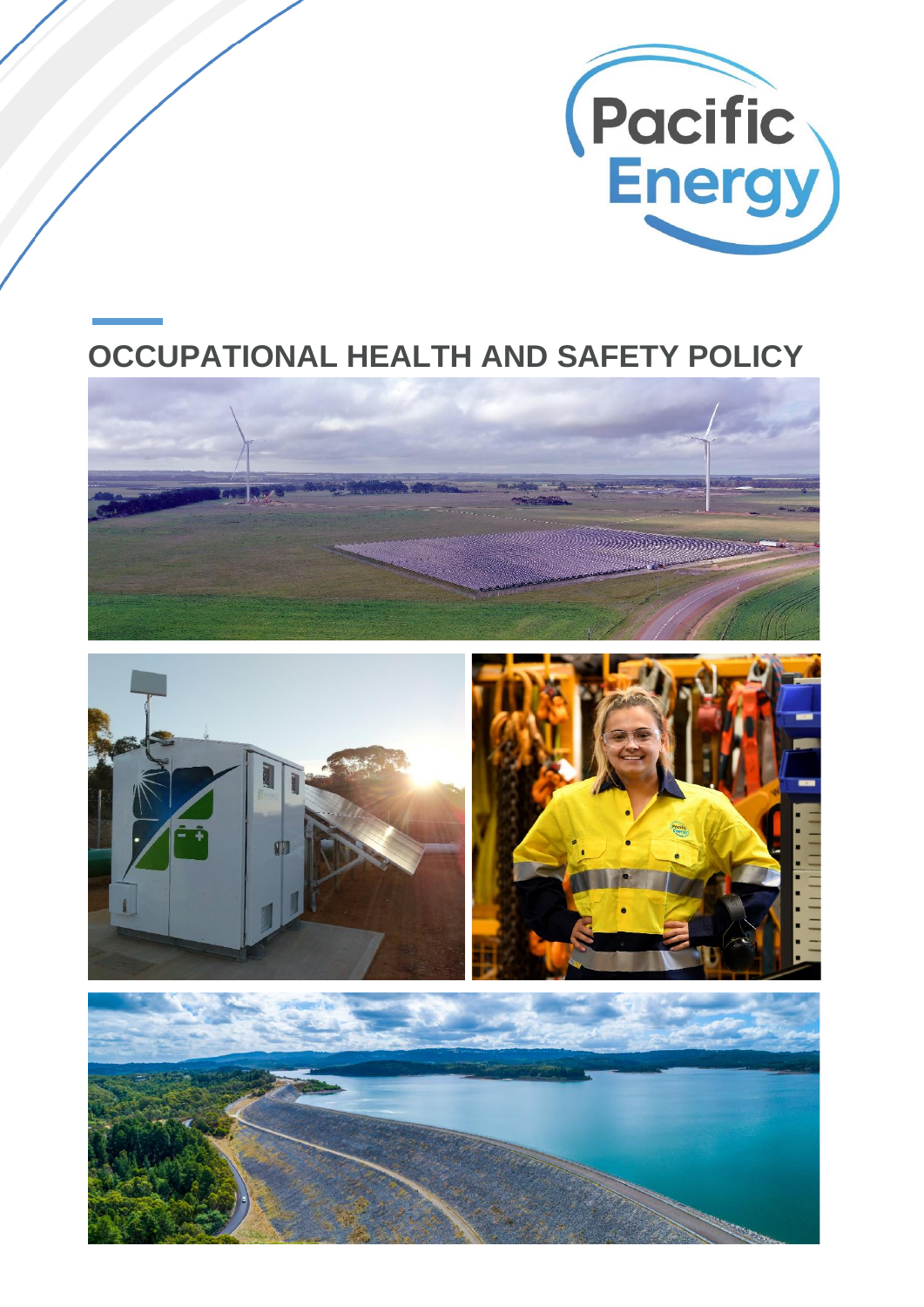# **TABLE OF CONTENTS**

| 1.    |  |  |  |  |  |
|-------|--|--|--|--|--|
| 1.1   |  |  |  |  |  |
| 1.2   |  |  |  |  |  |
| 1.3   |  |  |  |  |  |
| 1.4   |  |  |  |  |  |
| 1.5   |  |  |  |  |  |
| 2.    |  |  |  |  |  |
| 2.1   |  |  |  |  |  |
| 2.2   |  |  |  |  |  |
|       |  |  |  |  |  |
| 3.1   |  |  |  |  |  |
| 3.2   |  |  |  |  |  |
| 3.3   |  |  |  |  |  |
| 4.    |  |  |  |  |  |
| 4.1   |  |  |  |  |  |
| 4.2   |  |  |  |  |  |
| 4.3   |  |  |  |  |  |
| 4.4   |  |  |  |  |  |
| 4.5   |  |  |  |  |  |
| 4.6   |  |  |  |  |  |
| 4.7   |  |  |  |  |  |
| 4.7.1 |  |  |  |  |  |
| 4.7.2 |  |  |  |  |  |
| 5.    |  |  |  |  |  |
|       |  |  |  |  |  |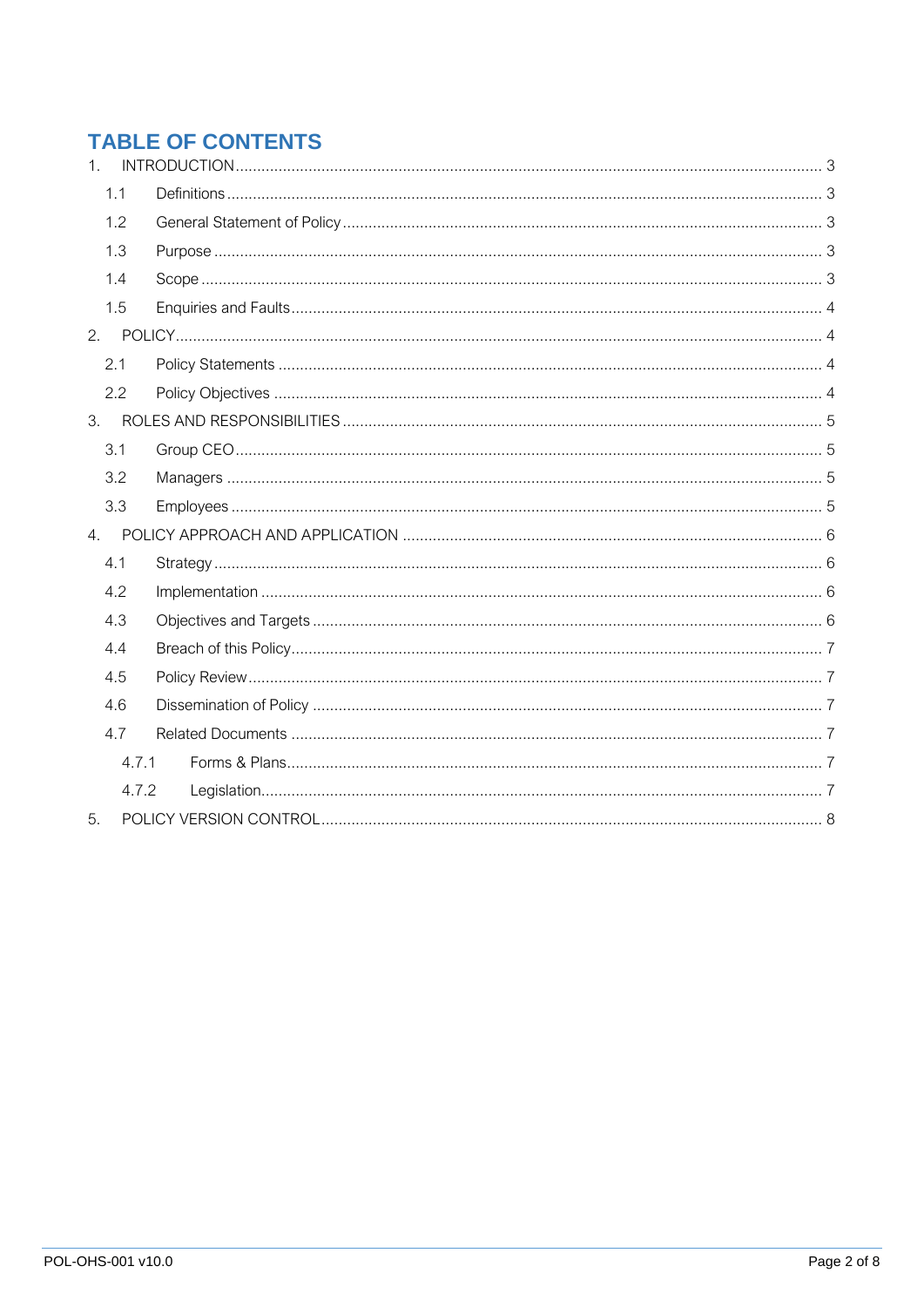# <span id="page-2-0"></span>**1. INTRODUCTION**

#### <span id="page-2-1"></span>**1.1 Definitions**

| <b>Employees</b>                                                    | All staff, contractors, consultants and temporary workers of the<br>Pacific Energy group of companies (Group).                                                                                                     |
|---------------------------------------------------------------------|--------------------------------------------------------------------------------------------------------------------------------------------------------------------------------------------------------------------|
| Manager                                                             | An individual employee's direct supervisor/manager.                                                                                                                                                                |
| <b>CEO</b>                                                          | <b>Chief Executive Officer</b>                                                                                                                                                                                     |
| Health, Safety and<br>Environmental<br>Management System<br>(HSEMS) | A set of strategies, actions, policies, procedures and templates that<br>assist in the efficient and organised management of health, safety<br>and environmental risks associated with the activities of the Group |

# <span id="page-2-2"></span>**1.2 General Statement of Policy**

This policy supports the Group's commitment to ensuring, as far as is reasonably practicable, that all employees are safe from injury and risk to health while they work. The policy reflects the value the Group places on the health and wellbeing of its employees and how the Group considers OHS equally with all other financial and operational considerations.

# <span id="page-2-3"></span>**1.3 Purpose**

The purpose of this policy is to ensure, as far as is reasonably practicable, that all employees of the Group take an active role in examining their occupational health and safety practices, and then determine how their impacts should best be managed using creative and relevant solutions.

The OHS Policy can assist the Group to both improve its safety performance, and enhance its business efficiency, while ensuring that its performance is within regulatory requirements.

The Group will use this OHS Policy as a guide for the Group towards zero harm:

- − minimise health and safety liabilities;
- − build awareness and knowledge of health concern among employees;
- − gain a better understanding of the health and safety impacts of business activities; and
- − increase efficiency by improving performance through safety awareness.

### <span id="page-2-4"></span>**1.4 Scope**

This policy applies to all staff, contractors, consultants and temporary workers of the Group.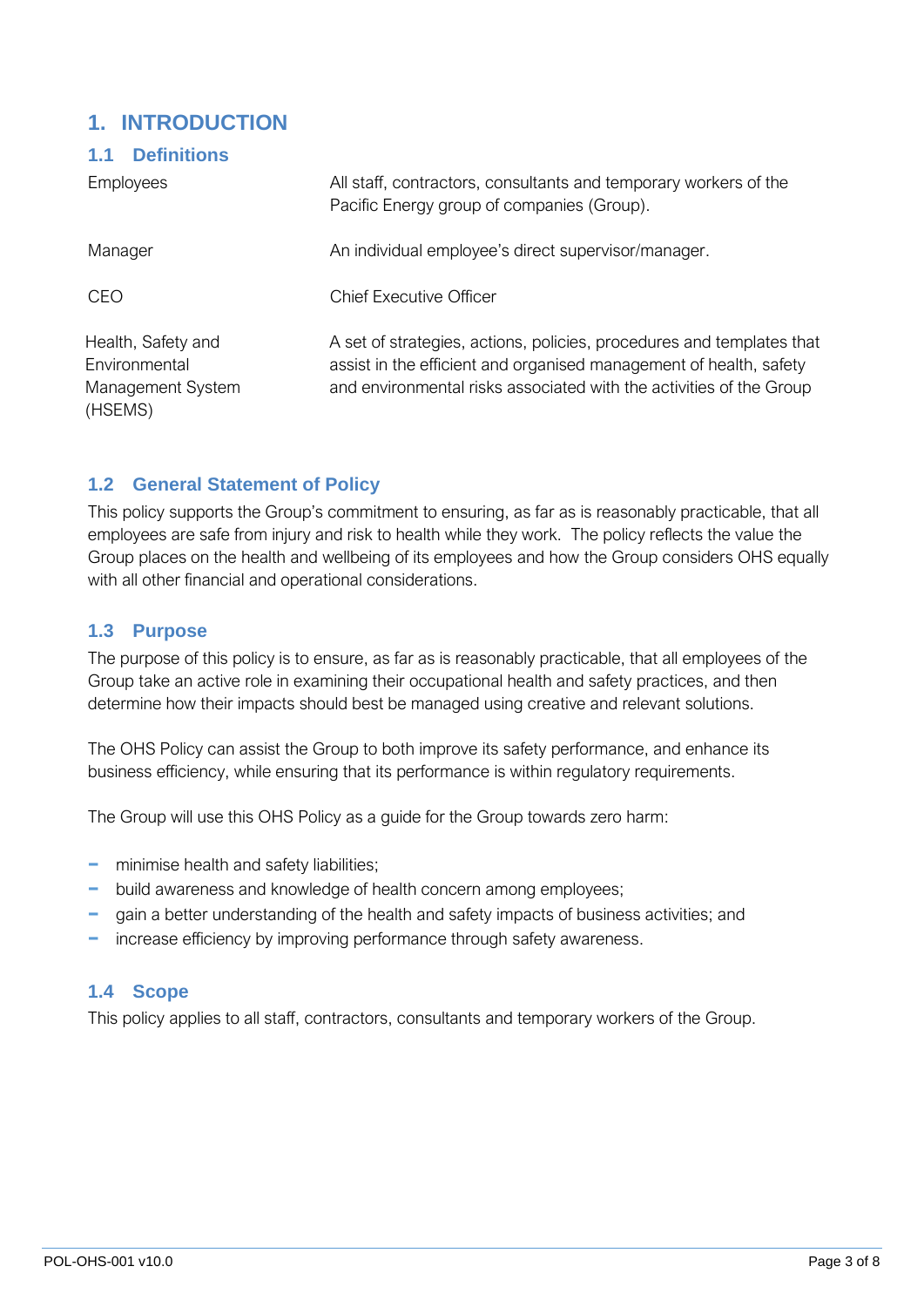# <span id="page-3-0"></span>**1.5 Enquiries and Faults**

Adherence to this policy will generally ensure compliance with the requirements of the Group and relevant legislation. However, there may be instances where inadvertent breaches could occur. When in doubt, employees requiring assistance with interpretation of this policy, or who wish to report a breach of this policy, should contact the CEO of the Group.

# <span id="page-3-1"></span>**2. POLICY**

# <span id="page-3-2"></span>**2.1 Policy Statements**

The Group commits to establishing and maintaining a formal Health, Safety and Environmental Management System (HSEMS) in accordance with this policy.

The Group will communicate this OHS Policy to all staff, contractors, consultants, temporary workers, visitors, technicians and clients.

The Group will continually improve its business performance and conduct its operations in a safe and responsible manner, clearly reflecting a commitment to the health and safety of all employees, contractors, clients and visitors.

# <span id="page-3-3"></span>**2.2 Policy Objectives**

Through the implementation of this Occupational Health and Safety Policy, the Group aims to ensure, as far as is reasonably practicable, that all employees, sub-contractors and visitors are safe from injury and risk to health while they work. This will be achieved by striving to continually improve our health and safety systems and practices, and by comparing those against industry standard.

So far as reasonably practicable, the Group will provide the following:

- − A safe workplace and a safe healthy working environment.
- − Safe systems of work.
- − Machinery, equipment and substances in a safe condition.
- − Information, instruction, training and supervision necessary to ensure that each employee is safe from injury and risks to health.
- − Effective consultation with employees on all issues that may affect health and safety at work.
- − Effective injury and illness reporting and investigation, and effective rehabilitation measures for employees who suffer work-related injuries and illnesses.
- − Compliance with relevant Occupational Safety and Health legislation, standards and codes of practice.
- − A commitment by employees to minimise risk and injury within the workplace and to provide a safe work environment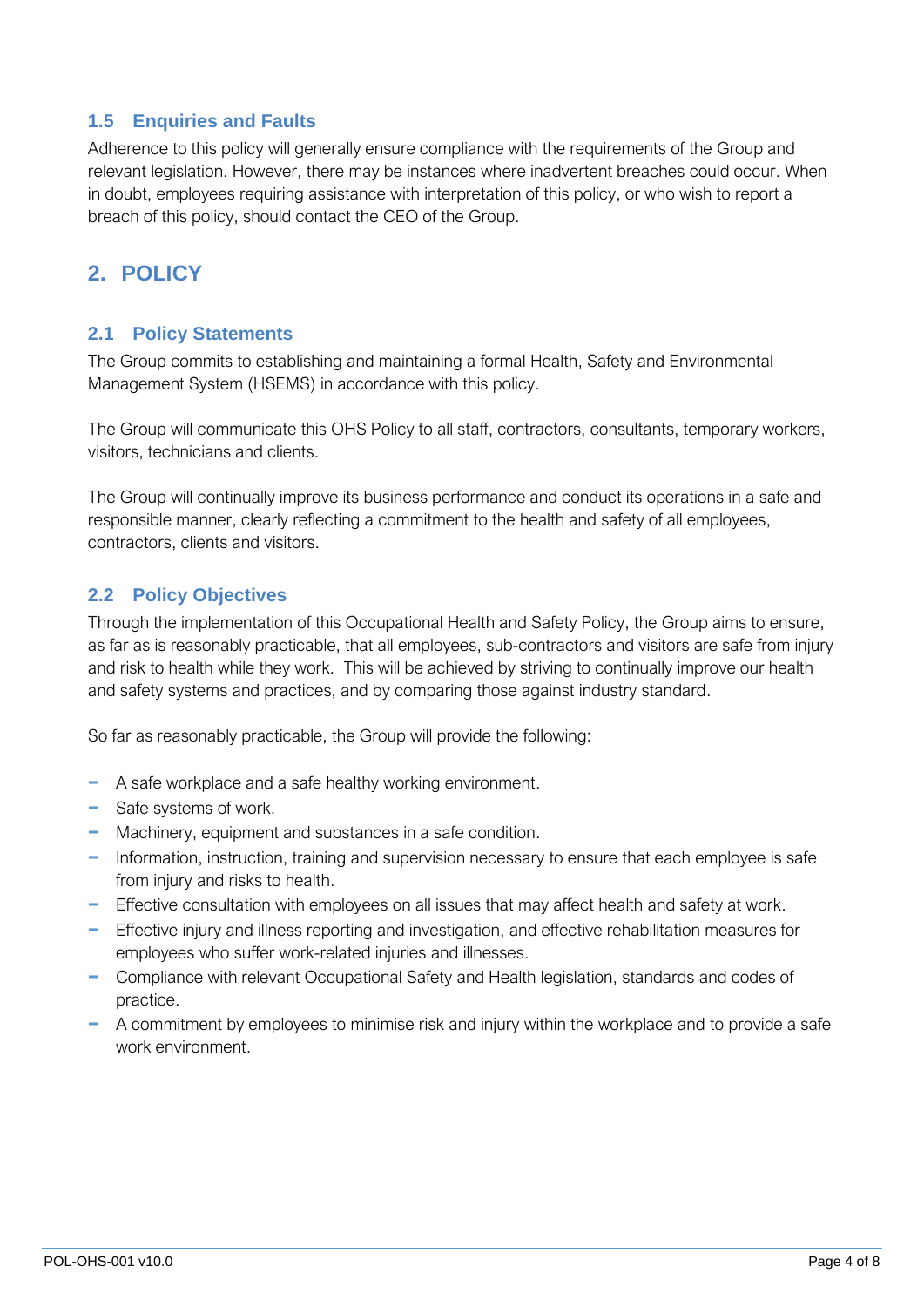# <span id="page-4-0"></span>**3. ROLES AND RESPONSIBILITIES**

# <span id="page-4-1"></span>**3.1 Group CEO**

The Group CEO is ultimately responsible for ensuring that the Group adheres to its obligations within the law and within the confines of the desired parameters of the Australian Standards.

The Group CEO will ensure that adequate resources are made available to meet OHS aims and objectives to implement this policy, and that all levels of management are given the responsibilities and authority to ensure its success.

The Group CEO will ensure that all levels of management are responsible for the successful implementation of the OHS policy and programs for which they have control.

# <span id="page-4-2"></span>**3.2 Managers**

Managers and supervisors are responsible for the health and safety of employees and for members of the public, clients and other employees who are in their area of operation. In the area of Occupational Health and Safety, the strongest message that can be sent to employees and contractors is when managers lead by example. This includes:

- − Implementing various health and safety procedures and checklists.
- − Encouraging a positive workplace culture which includes safe work practices.
- − Day-to-day management of safety issues within their area of responsibility.
- − Ensuring all employees undertake health and safety awareness training.
- − Ensuring that agreed systems for consultation regarding all safety issues are followed.

#### <span id="page-4-3"></span>**3.3 Employees**

Employees will take reasonable care to:

- − undergo health and safety awareness training as required by employer;
- − follow safe work practices;
- − report safety hazards in the workplace and make recommendations to management on how to reduce the level of risk;
- − avoid adversely affecting their own health and safety or the health and safety of others at work;
- − comply with any reasonable instruction from an employer in relation to health and safety at work;
- − report any accidents and "near miss" incidents to their manager as soon as is practicably possible after the event; and
- − actively support the consultation process.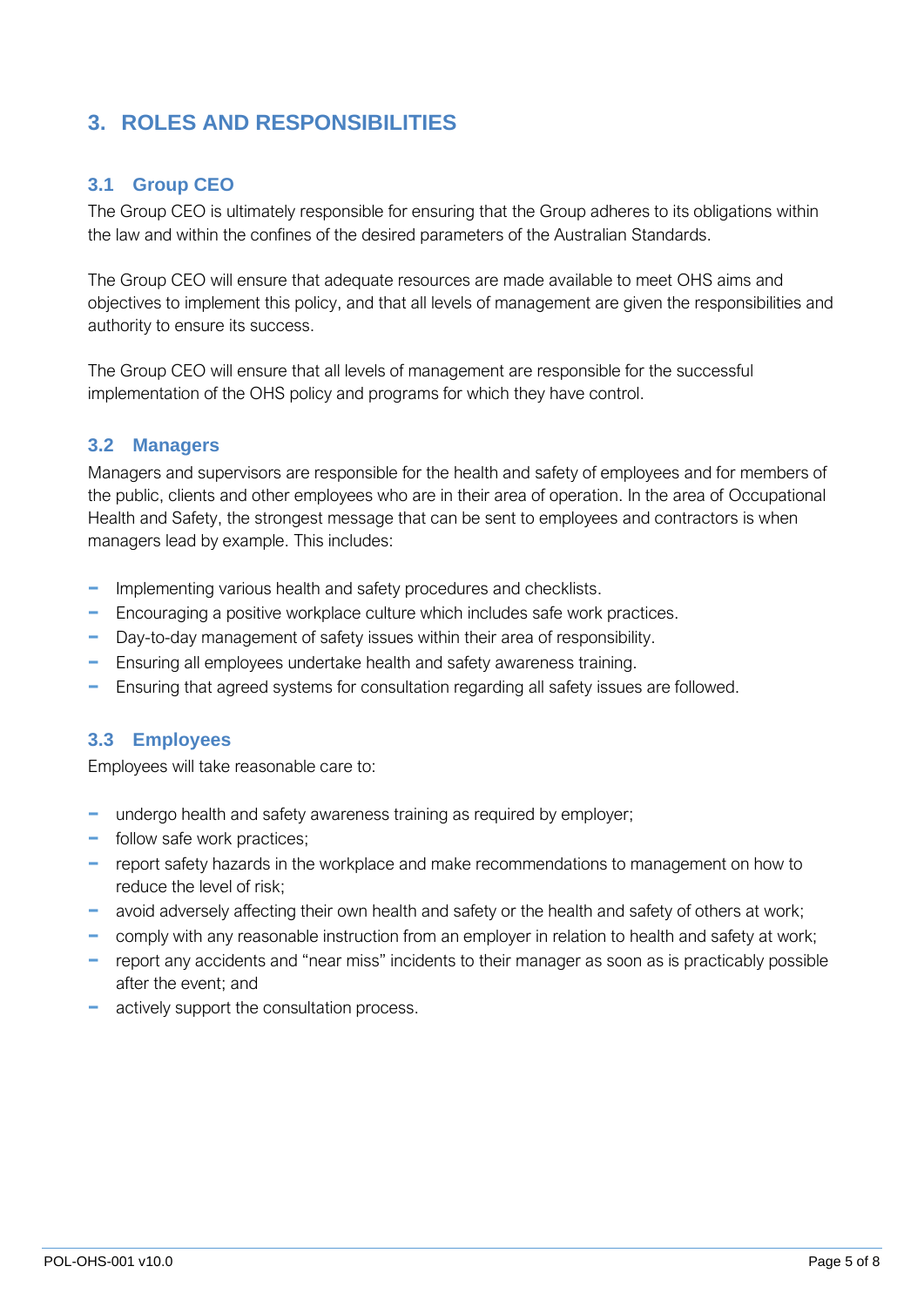# <span id="page-5-0"></span>**4. POLICY APPROACH AND APPLICATION**

# <span id="page-5-1"></span>**4.1 Strategy**

The Group acknowledges the need to manage occupational health and safety through effective policy development, management systems and prevention programs, which will be developed and implemented, incorporating the following strategies:

- − A strong commitment and active involvement by senior management.
- − Clearly established and defined responsibilities for managers and supervisors regarding the health and safety of employees and contractors under their control.
- − Effective consultation with employees and reviews.
- − Clearly defined and assigned roles, responsibilities and procedures for achieving the Group's aims and objectives.
- − Providing appropriate and adequate training, instructions and information to enable managers, supervisors and employees to fulfil their responsibilities.

# <span id="page-5-2"></span>**4.2 Implementation**

- − The Occupational Health and Safety Policy is to be implemented through established procedures and processes which have been designed to provide the highest level of employee health and safety while at work.
- − Breach of policy could harm the Group's ability to achieve our occupational health and safety obligations. Failure to comply with the principles of this policy, or the supporting procedures and forms, could result in appropriate disciplinary actions, suspension, termination of employment, or termination of vendor contracts/agreements. Additionally, individuals may be subject to loss of Group access and privileges.
- − The associated procedures, processes and forms will be reviewed annually in consultation with relevant employees, using established consultative mechanisms, and will be revised as necessary to keep in line with new legislation and company changes and/or growth.

# <span id="page-5-3"></span>**4.3 Objectives and Targets**

- − Health and safety objectives and targets will be derived from consideration of the following:
- − Initial risk assessments
- − Management review and internal auditing
- − Health and safety incidents
- − Relevant legislative and regulatory requirements
- − Group policies
- − Financial, operational and business requirements
- − The views of relevant interested parties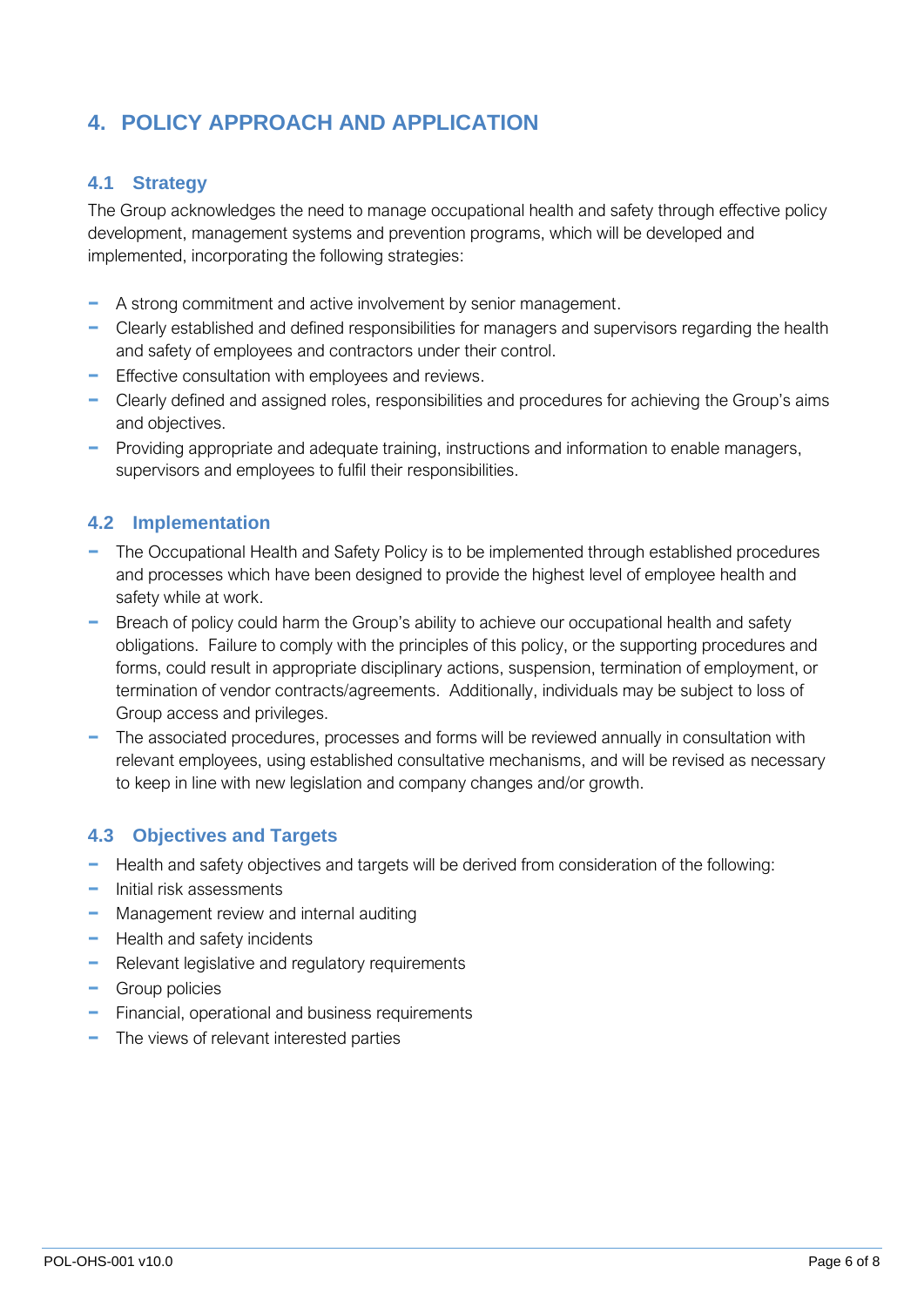# <span id="page-6-0"></span>**4.4 Breach of this Policy**

Breach of this policy could harm the Group's ability to achieve health and safety obligations. Failure to comply with the principles of this policy, or of the support procedures and forms, could result in appropriate disciplinary actions, including termination. Additionally, individuals may be subject to loss of the Group access and privileges.

### <span id="page-6-1"></span>**4.5 Policy Review**

The CEO will monitor the effectiveness and review the implementation of this policy, considering its suitability, adequacy and effectiveness. Any improvements identified will be made as soon as possible.

All employees are responsible for the success of this policy and should ensure they use it to disclose any suspected wrongdoing.

Employees are invited to comment on this policy and suggest ways in which it might be improved. Comments, suggestions and queries should be addressed to the Company Secretary.

This policy will be reviewed annually by 20 December.

#### <span id="page-6-2"></span>**4.6 Dissemination of Policy**

A copy of this policy will be provided to each employee upon commencement of employment and additional copies will be made available upon request.

### <span id="page-6-3"></span>**4.7 Related Documents**

#### <span id="page-6-4"></span>**4.7.1 Forms & Plans**

- (i) Incident form
- (ii) Hazard Report
- (iii) Health and Safety Management Plan
- (iv) MSDS register
- (v) Breach of OHS Requirements Notification
- (vi) Induction Manual

#### <span id="page-6-5"></span>**4.7.2 Legislation**

- (i) Occupational Health and Safety Act 1984
- (ii) Occupational Health and Safety Regulations 1996
- (iii) AS/NZ 4801 Occupational Health and Safety Management Systems

Jamie Cullen Group CEO

7 October 2020